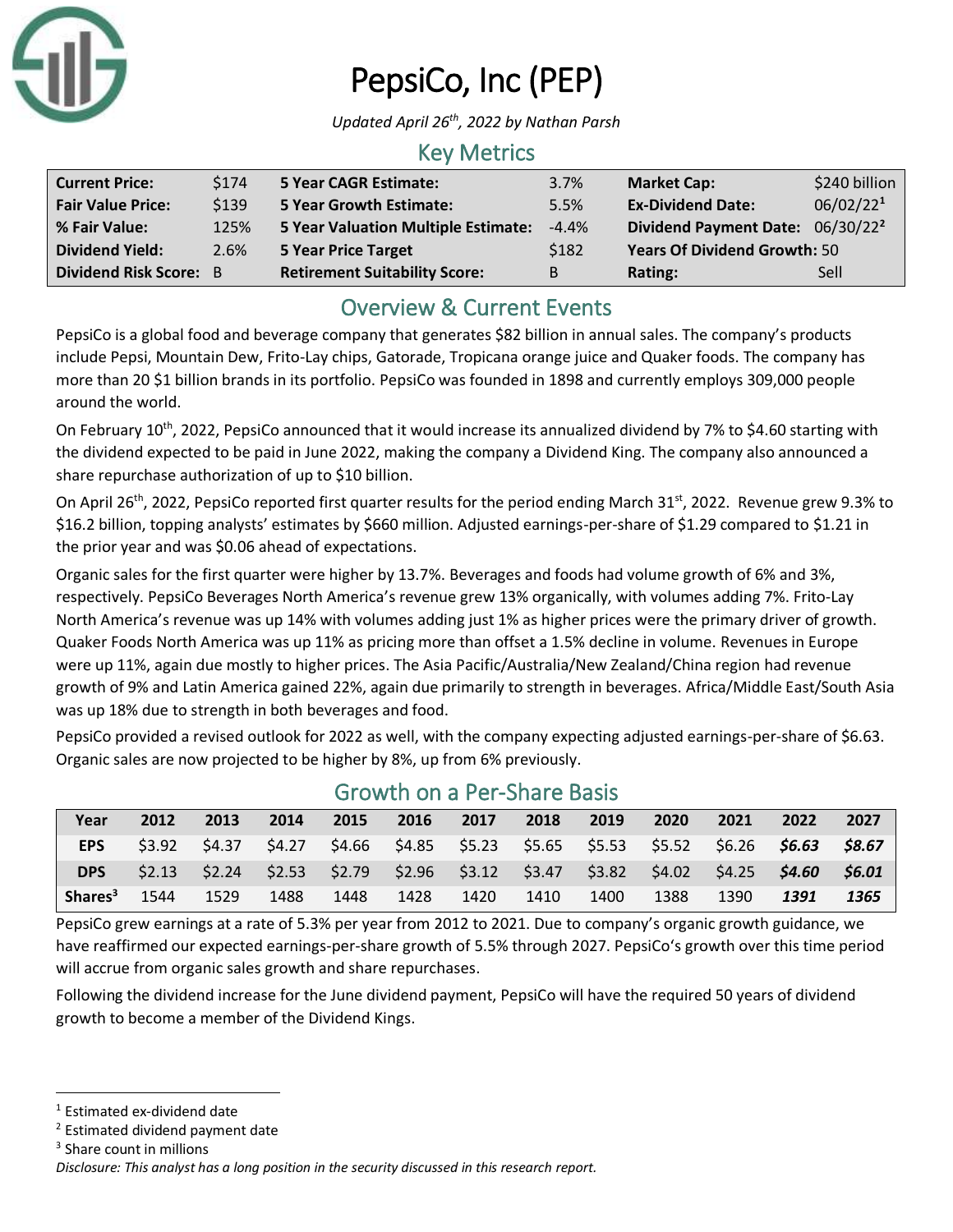

# PepsiCo, Inc (PEP)

*Updated April 26th, 2022 by Nathan Parsh*

### Valuation Analysis

| Year                                                                 | 2012 | 2013 | $\sim$ 2014 | 2015      | 2016               | 2017 | 2018           | 2019 | 2020    | $\sim$ 2021 | <b>Now</b> | 2027 |
|----------------------------------------------------------------------|------|------|-------------|-----------|--------------------|------|----------------|------|---------|-------------|------------|------|
| Avg. P/E 17.4 18.4 20.8 20.7 21.4 21.6 19.1 23.1 24.7 27.7 26.2 21.0 |      |      |             |           |                    |      |                |      |         |             |            |      |
| <b>Avg. Yld.</b> 3.1% 2.8%                                           |      |      |             | 2.8% 2.9% | $\sim$ 2.9% $\sim$ |      | 2.8% 3.1% 2.9% |      | $2.9\%$ | 2.4%        | $2.6\%$    | 3.3% |

PepsiCo's stock has increased \$6, or 3.6%, since our February  $11^{th}$ , 2022 report. Based off of earnings guidance for 2022, the stock has a P/E of 26.2. We reaffirm our 2027 target P/E of 21 from 20 to match the stock's average valuation since 2012 and the quality of recent results. Reverting to our target would reduce annual returns by 4.4% over the next five years.

# Safety, Quality, Competitive Advantage, & Recession Resiliency

| Year   |          |  | 2012 2013 2014 2015 2016 2017 2018 2019 2020 2021 2022 2027 |         |     |     |         |     |     |
|--------|----------|--|-------------------------------------------------------------|---------|-----|-----|---------|-----|-----|
| Payout | 54%  53% |  | 59% 60% 61%                                                 | 60% 61% | 69% | 73% | $-68\%$ | 69% | 69% |

PepsiCo is a relatively recession-proof company. Earnings grew during the last recession and it offers a generous dividend yield. The company is expecting to return \$7.7 billion in cash to shareholders in the form of dividends and share repurchases in 2022. PepsiCo has several key competitive advantages that set it apart from the competition. The company is one of the largest in its sector, which gives it pricing power with vendors. While known for their carbonated beverages, Pepsi's food and snacks make up slightly more than half of sales. PepsiCo has also adjusted to changing consumer habits. The company's line of "Better for You" offerings are designed to meet consumers' desire for healthier food and drink options. Products with less than 70 calories from added sugar make up about half of sales.

# Final Thoughts & Recommendation

After first quarter earnings results, PepsiCo is projected to produce an annual return of 3.7% through 2027, down slightly from our prior estimate of 4.6%. Our projected returns stem from a 5.5% earnings growth rate and a starting yield of 2.6% offset by a low single-digit headwind from valuation reversion. PepsiCo has successfully navigated the impact from higher raw material costs in its business through price increases without impacting demand very much. This is a sign of a strong company that has brands that resonate with consumers. The company is also set to join the Dividend Kings. Still, total returns are lacking at this point and we rate shares of PepsiCo as a sell as a result.



# Total Return Breakdown by Year

[Click here to rate and review this research report. Your feedback is important to us.](https://suredividend.typeform.com/to/pOfbkh)

*Disclosure: This analyst has a long position in the security discussed in this research report.*